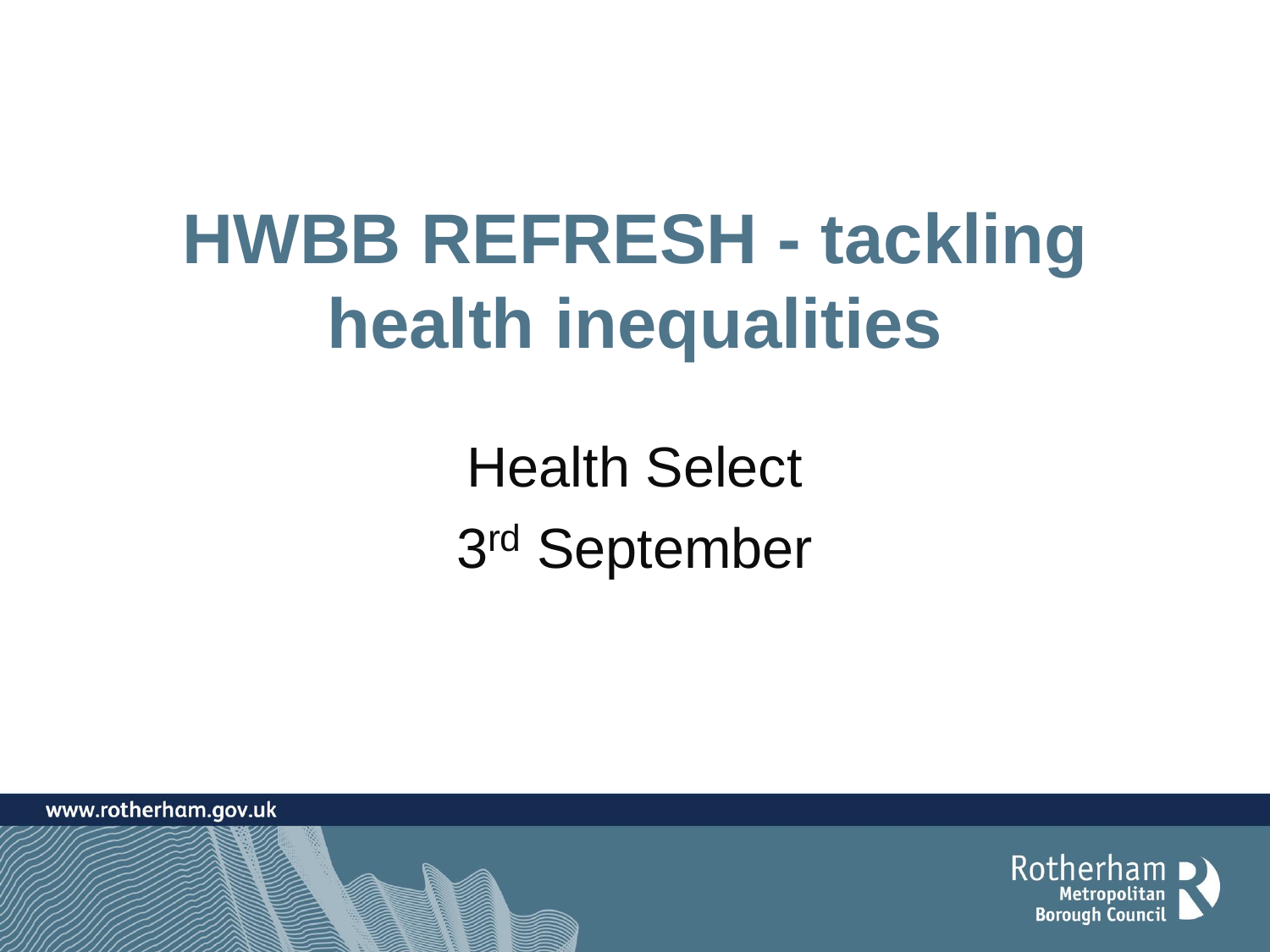### **Background**

- Published in 2010, The Marmot Review was a landmark study of health inequalities in England.
- The ground-breaking review confirmed governments policies focusing on the health care system and individual behaviour change approaches are not hugely effective at reducing health inequalities.`
- To improve health for everyone and reduce inequalities action needs to be taken on the social determinants – the circumstances in which we are born, grow, live, work and age (causes of the causes of ill health).
- Yet a decade of austerity has seen drastic cuts to local government funding, which is tasked with fŭnding the wider determinants.

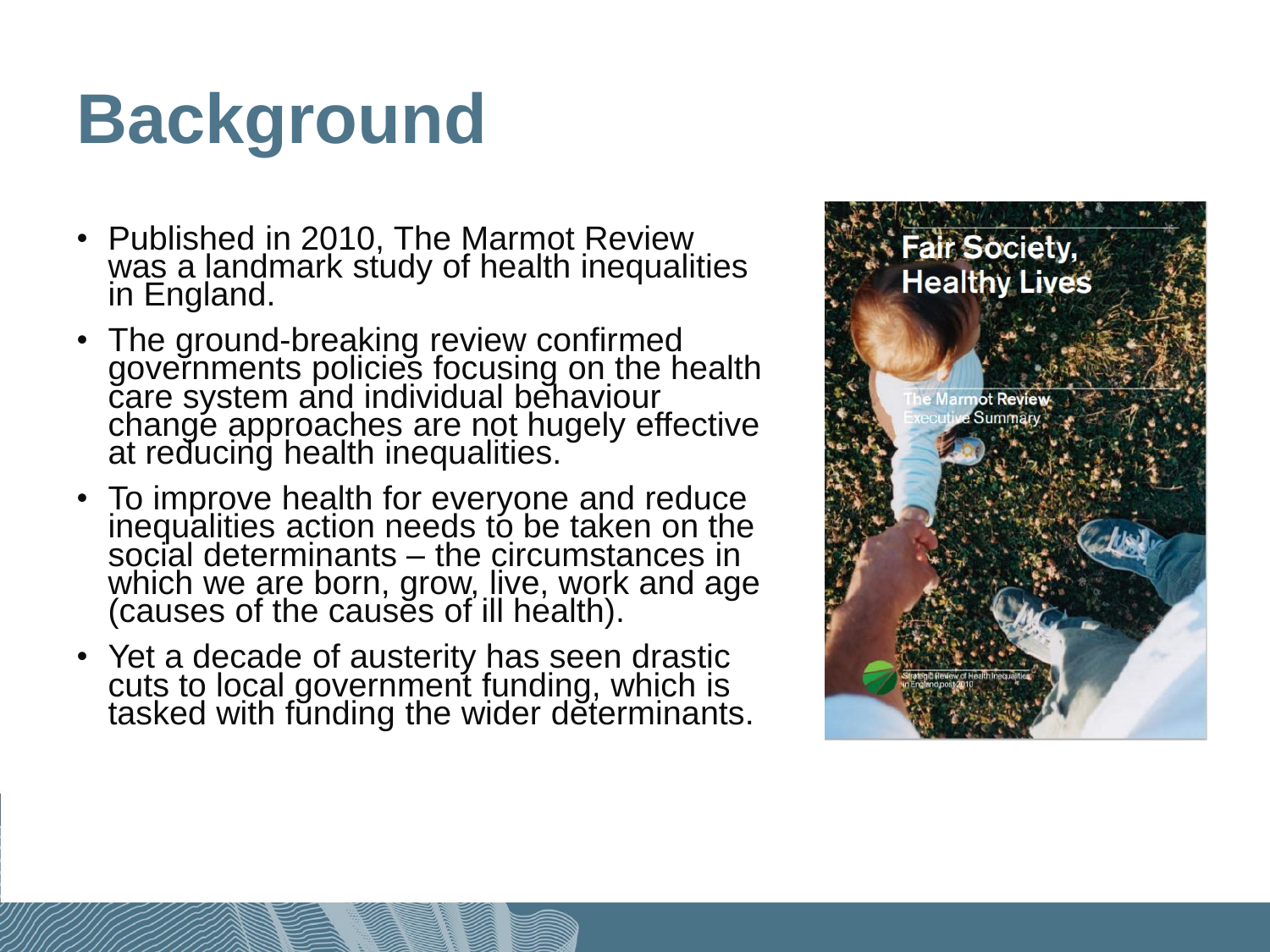# **Marmot Principles**

The report outlined six policy objectives, known as the Marmot principles:

- Giving every child the best start in life
- Enabling all children, young people and adults to maximize their capabilities and have control over their lives
- Creating fair employment and good work for all
- Ensuring a healthy standard of living for all
- Creating and developing sustainable places and communities
- Strengthening the role and impact of ill-health prevention.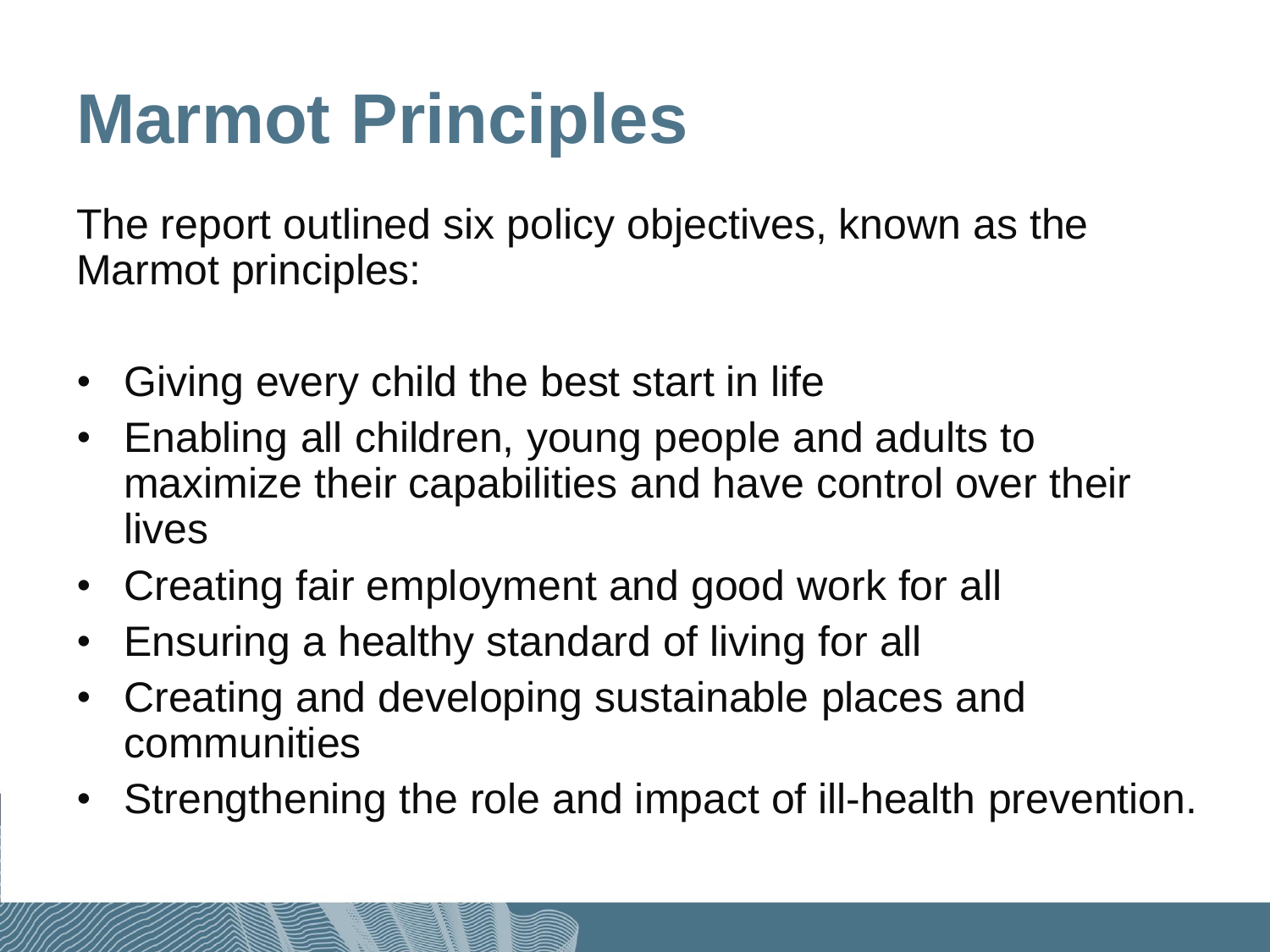### **The new report, Health Equity in England: The Marmot Review 10 Years On, was published in February 2020. The key findings were:**

People can expect to spend more of their lives in poor health.

Improvements to life expectancy have stalled and declined for the poorest 10% of women.

Only the 20-30% least deprived will receive a state pension before they develop a lifelong disability.

The health gap has grown between wealthy and deprived areas.

There are marked regional differences and widening health inequalities between the North and the South.

The slowdown in life expectancy increase cannot for the most part be attributed to severe winters. More than 80 percent of the slowdown, between 2011 and 2019, results from influences other than winterassociated mortality.

Two thirds of those with lifelong disabilities in the most deprived areas have disabilities before they reach pension age.

For males, years in poor health has increased from 15.8 to 16.2 since 2009, for females from 18.7 to 19.4.

It is likely that public sector cuts have harmed health and contributed to widening health inequalities in the short term and are likely to continue to do so over the longer term. Cuts over the period shown have been regressive and inequitable – they have been greatest in areas where need is highest and conditions are generally worse.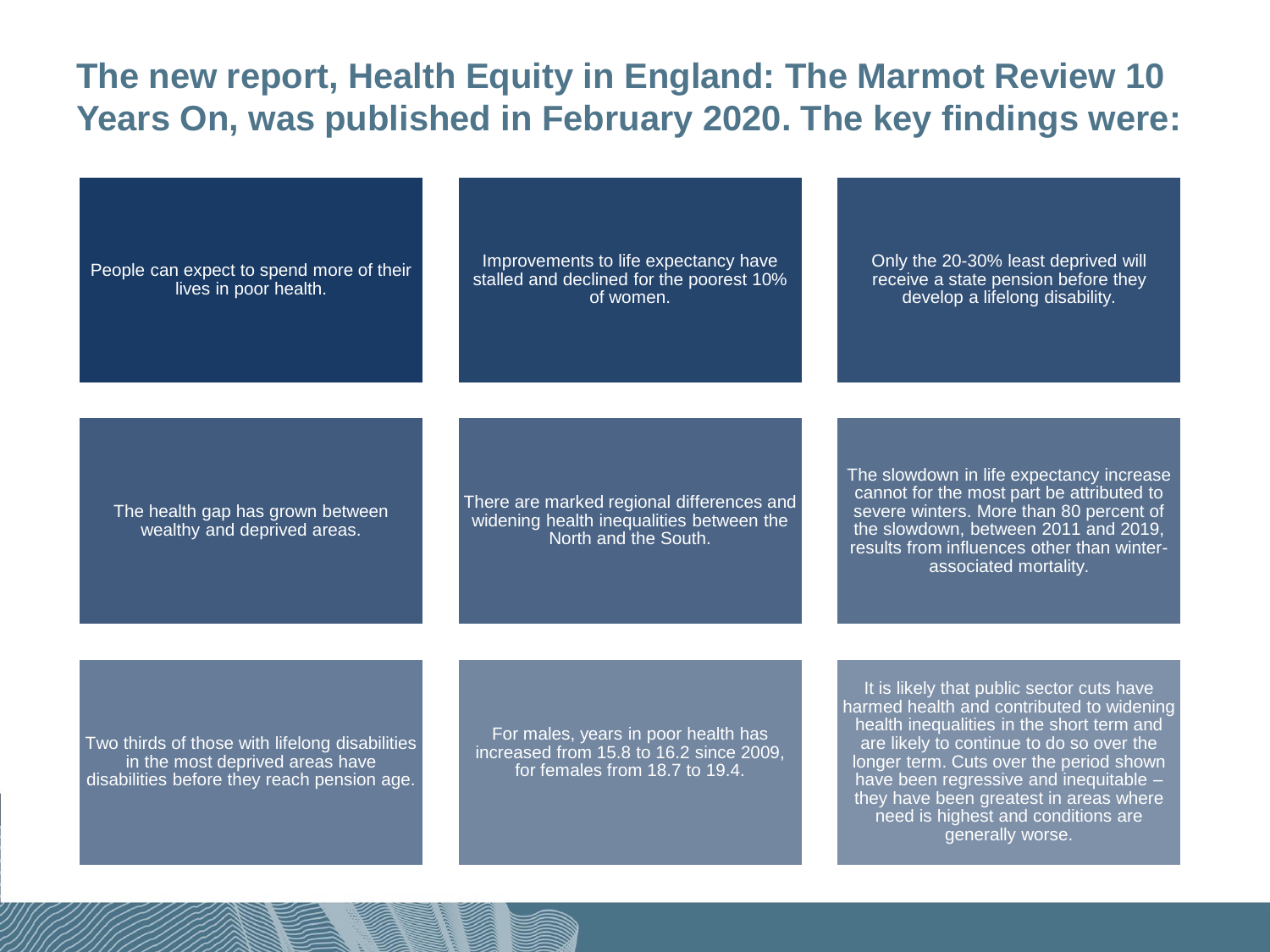# Locally

- The Marmot review findings reflect the local picture.
- Life expectancy has stalled in Rotherham and remains below the national average.
- Inequalities are widening between the most and least deprived communities within Rotherham, particularly for women.
- Life expectancy is 9.9 years lower for men and 9.5 years lower for women in the most deprived areas of Rotherham than in the least deprived areas.
- Comparatively, in 2010, life expectancy was 9.3 years lower for men and 6.6 years lower for women in the most deprived areas of Rotherham than in the least deprived areas.

1 Life expectancy at birth for males, 2013-2017 (years)



1 Life expectancy at birth for females, 2013-2017 (years)



Source: Public Health England based on data from the Office for National Statistics.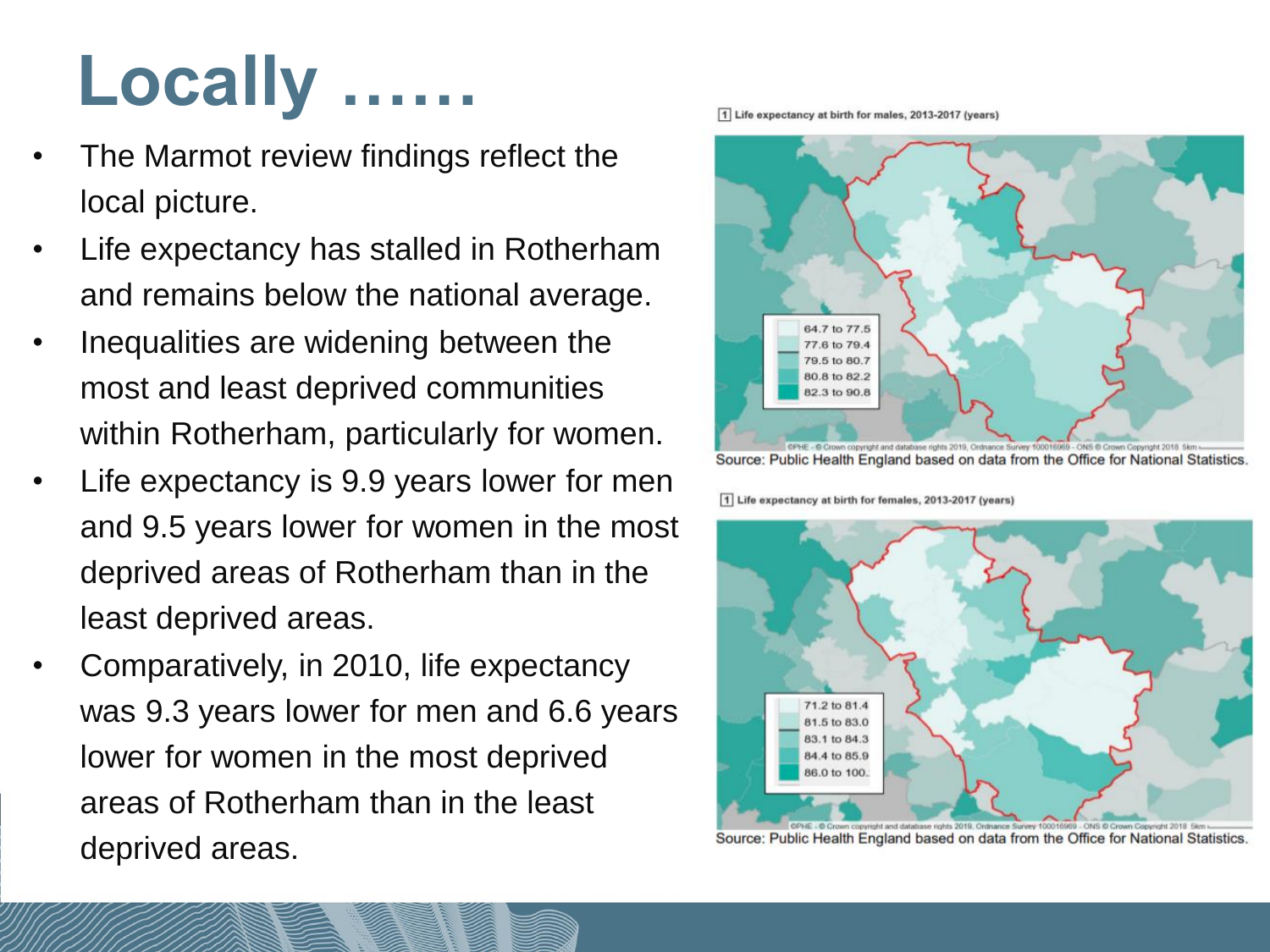## **Locally ……**

- Rotherham is one of the 20% most deprived districts/unitary authorities in England and has moved up the rankings in terms of deprivation according to the 2019 Indices of Deprivation findings.
- The results within the health and disability domain were a key driver in this increase.
- Men in Rotherham can expect to have a disability free life expectancy of 57.9 years and women 56.3 years, compared to a national average of 62.9 years and 61.9 years respectively.

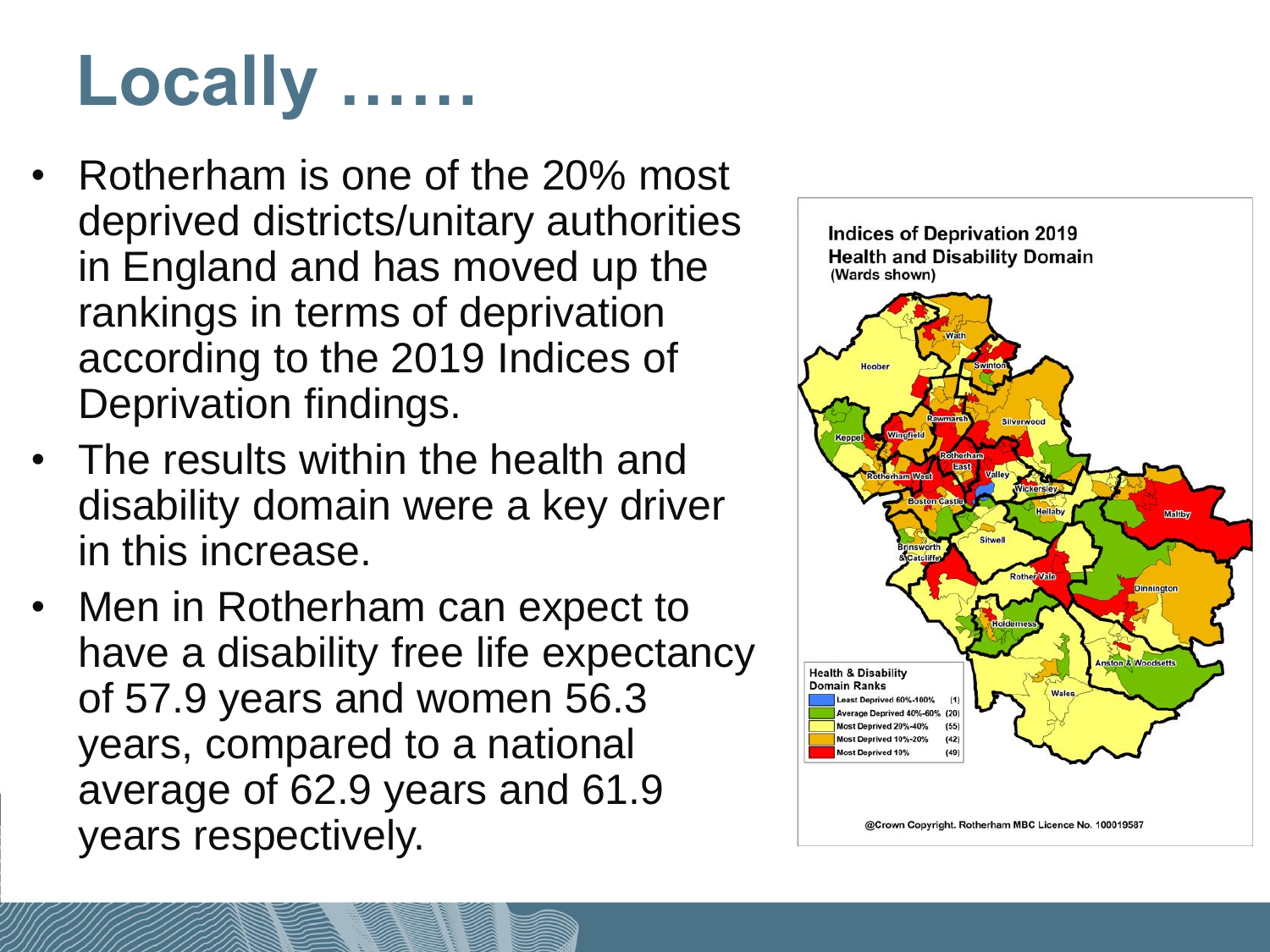## **COVID-19**

- Research also indicates that COVID-19 is having a significant impact upon health inequalities.
- At a national level, Public Health England has completed a report into "Disparities in the risk and outcomes of COVID-19". The review is a descriptive look at surveillance data on the impact of COVID-19 on risk and outcomes.
- Key findings from the report are detailed on the next slide, however, note that some data is provisional and further analysis is needed.
- Also, note that much of the analysis covers the time frame up to 8<sup>th</sup> May, when most testing was being offered in hospital to those with a medical need. Thus any disparities may reflect differences in the need to present to hospital or the likelihood of being testing in addition to any differences in the risk of contracting the infection.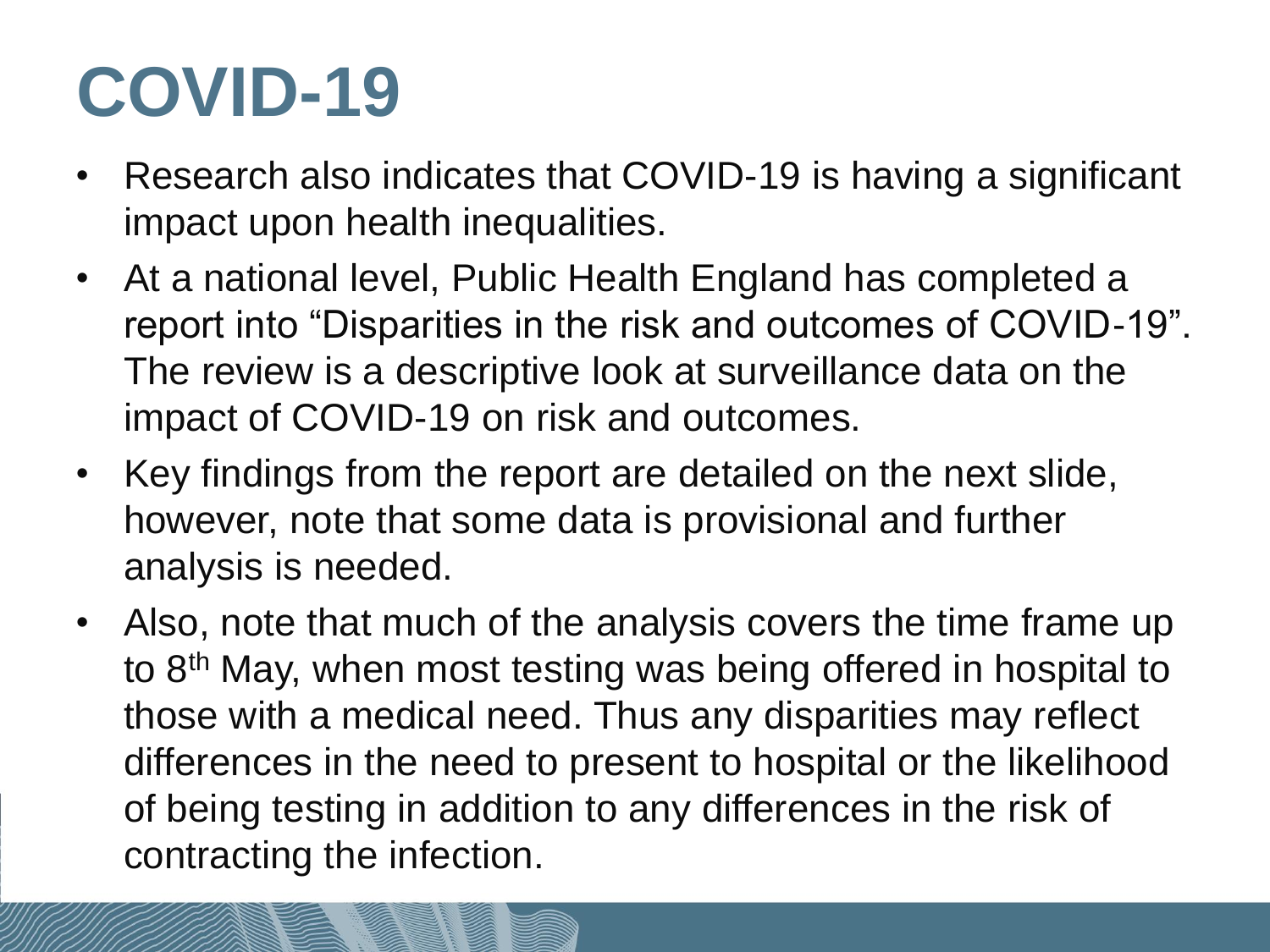### **The key findings of this report were:**

**Age**

COVID diagnosis rates increased with age for both sexes.

Those over 80 years old with a positive test were 70x more likely to die when compared with those under 40.

#### **Sex**

Working age males diagnosed with COVID were twice as likely to die as females.

#### **Geography**

Local authorities with the highest diagnoses and deaths were mostly urban.

Death rates in the highest region (London) were 3x higher than in the lowest region (South West).

#### **Deprivation**

Those who live in deprived areas have higher diagnosis and death rates than those in less deprived areas.

Mortality rates from the most deprived areas were double those of the least deprived areas (both sexes).

#### **Ethnicity**

Death rates highest among people of Black and Asian ethnic groups.

Effect of comorbidities is significant – when included, the ethnicity difference in risk of death amongst hospitalised patients is greatly reduced.

#### **Care Homes**

Deaths in care homes accounted for 27% of deaths up to  $8<sup>th</sup>$  May.

There have been 2.3x the number of expected deaths in care homes (20,000 extra deaths).

#### **Inclusion Health Groups**

Comparatively larger increase in deaths among people born outside the UK and Ireland.

Potential that much higher diagnosis rate amongst rough sleepers compared to general population (poor quality data).

#### **Occupation**

Increase in deaths for those working in health and social care, plus men working as taxi drivers or in public transport, sales assistants and low skilled workers in construction/processing plants.

Further analysis needed due to small number of deaths for many occupations.

#### **Comorbidities**

Among deaths with COVID-19 mentioned on the death certificate, a higher percentage mentioned diabetes, hypertensive diseases, chronic kidney disease, chronic obstructive pulmonary disease and dementia than all cause death certificates.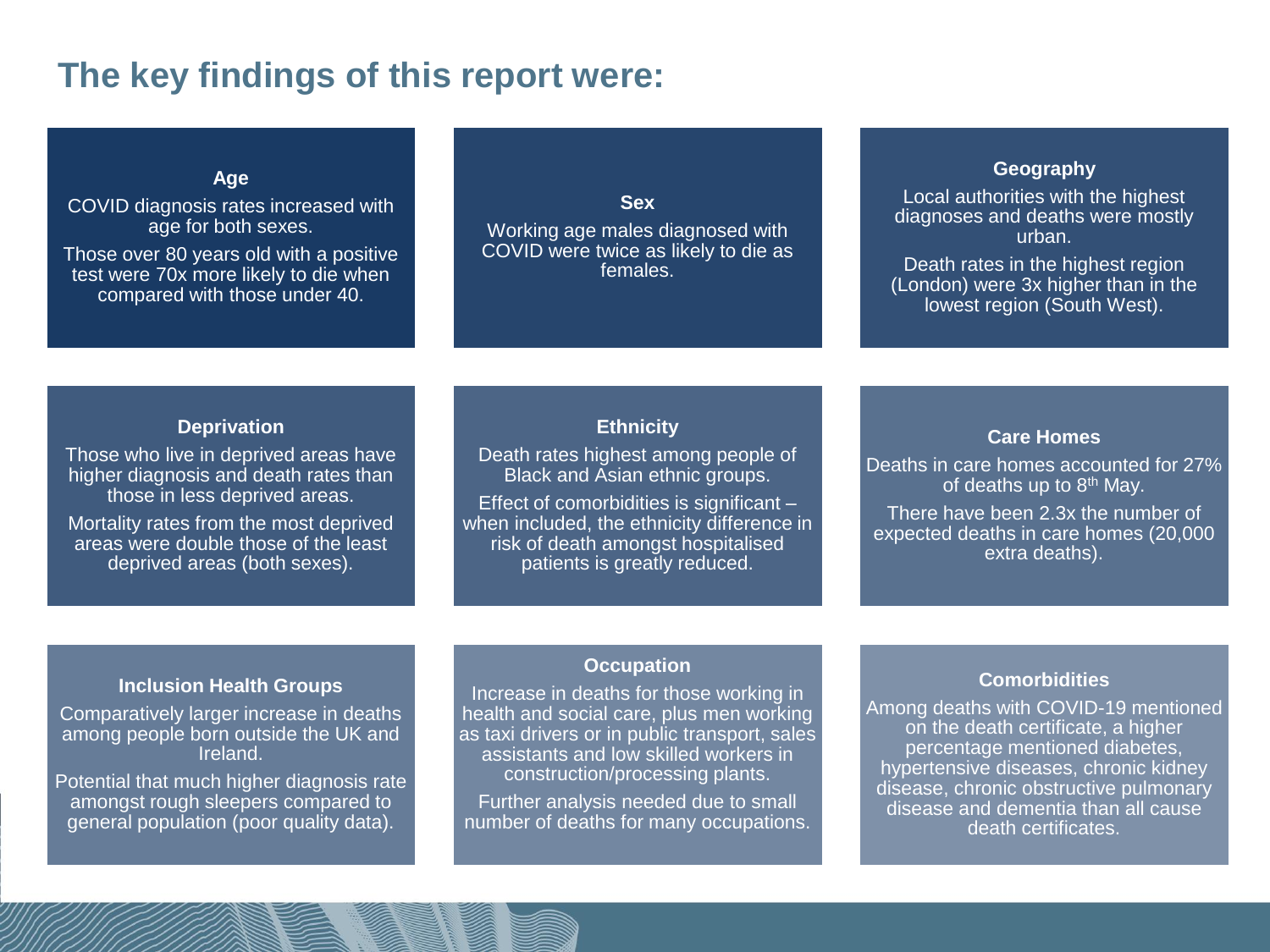### **COVID-19 infection in Rotherham**

- 2,180 cases in Rotherham (cumulative rate: 821 per 100,000 to 27th August)
- Since NHS Test and Trace (open access testing launched 28<sup>th</sup> May):
	- Total tests:  $82,755$  (4,242 positive, 74,567 negative, 3,966 void)
	- 38% male, 58% female, 3% unknown  $\bullet$
	- 50% cases from postcodes in IMD deciles ranked 1-3 (most deprived)

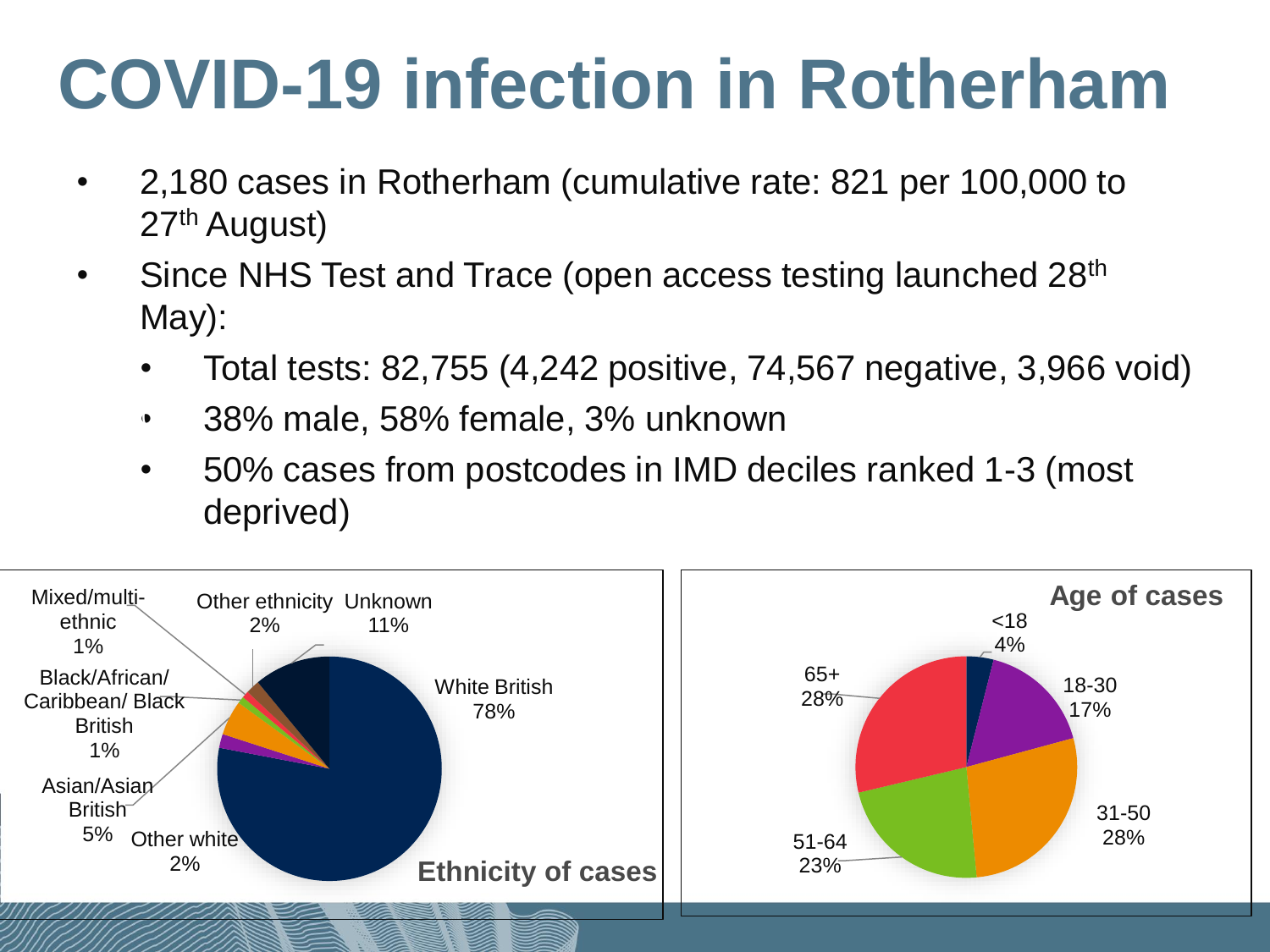### **COVID-19 deaths in Rotherham**

- 337 COVID deaths up to 17th August
- 33% of deaths occurring in hospitals mentioned COVID, compared to 29% of those in care homes, 4% at home and 4% of those in hospices.
- 63% of COVID deaths occurred in hospital, 32% in care homes.



All deaths in 2020 by week, with proportion where COVID-19 is mentioned

Registered deaths for Rotherham from 20 March 2020 up to 14 August 2020

2020 Deaths by place of death (cumulative numbers) for deaths registered from the week ending 20 March 2020 up to 14 August 2020, Rotherham

Place of death - count where COVID-19 mentioned on the death certificate



ONS - Deaths registered weekly in England and Wales, provisional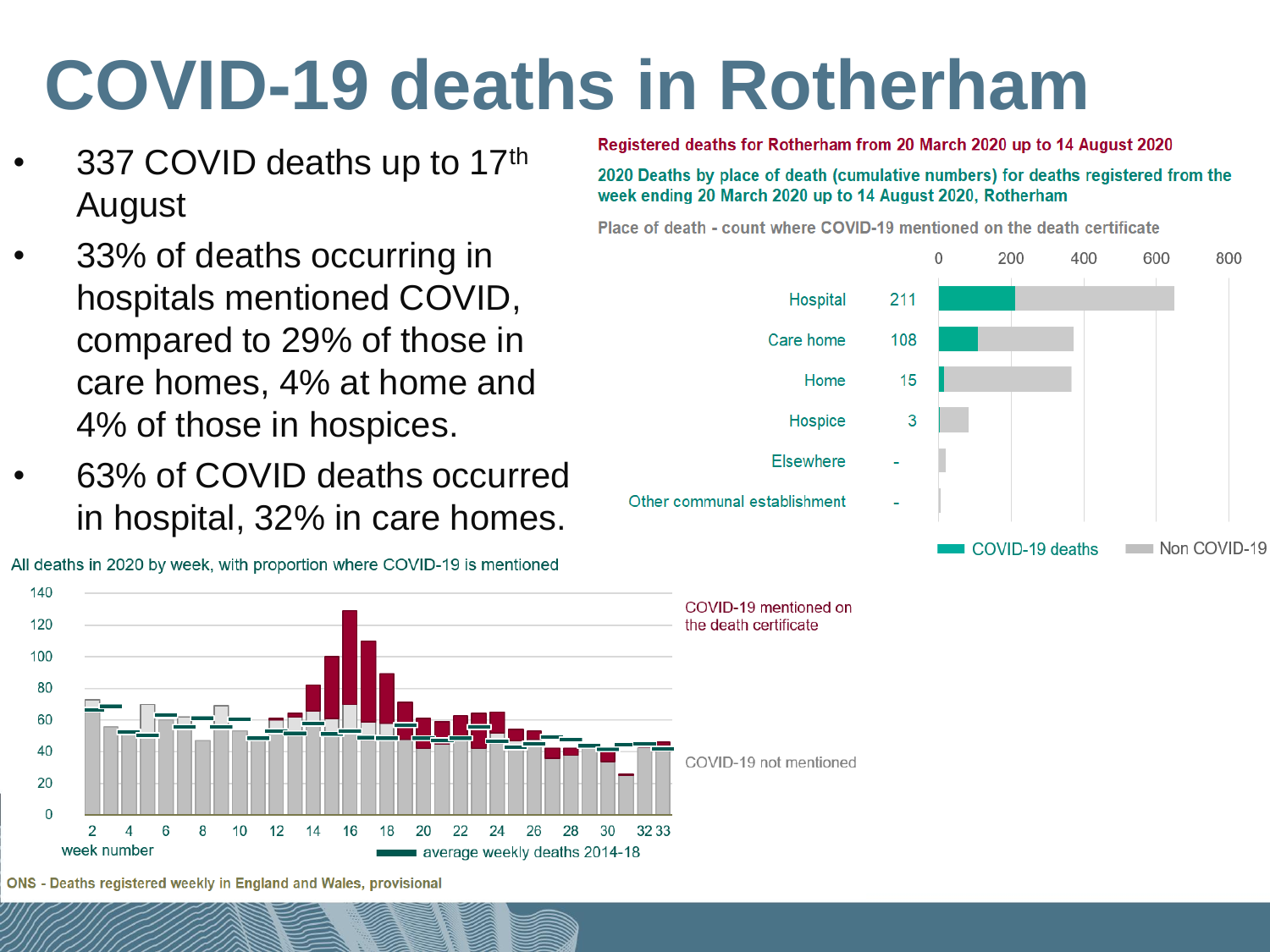### **Social determinants context**

Impact of lockdown on health behaviours – e.g. mental health

School closures, loss of education, issues with exam results, changes to university provision/availability

Reduction in commuting, less air pollution

Disruptions to health care provision, delays to care, avoidance of care

Disruption to/loss of culture and leisure activities. Increased use of outdoor space



Public transport impact community/social interaction

> **Cycling** opportunities

Job losses, furlough, zero hours contracts, changes to work availability

Changes to homeless, asylum seeker provision Risk of rent/mortgage problems due to loss of earnings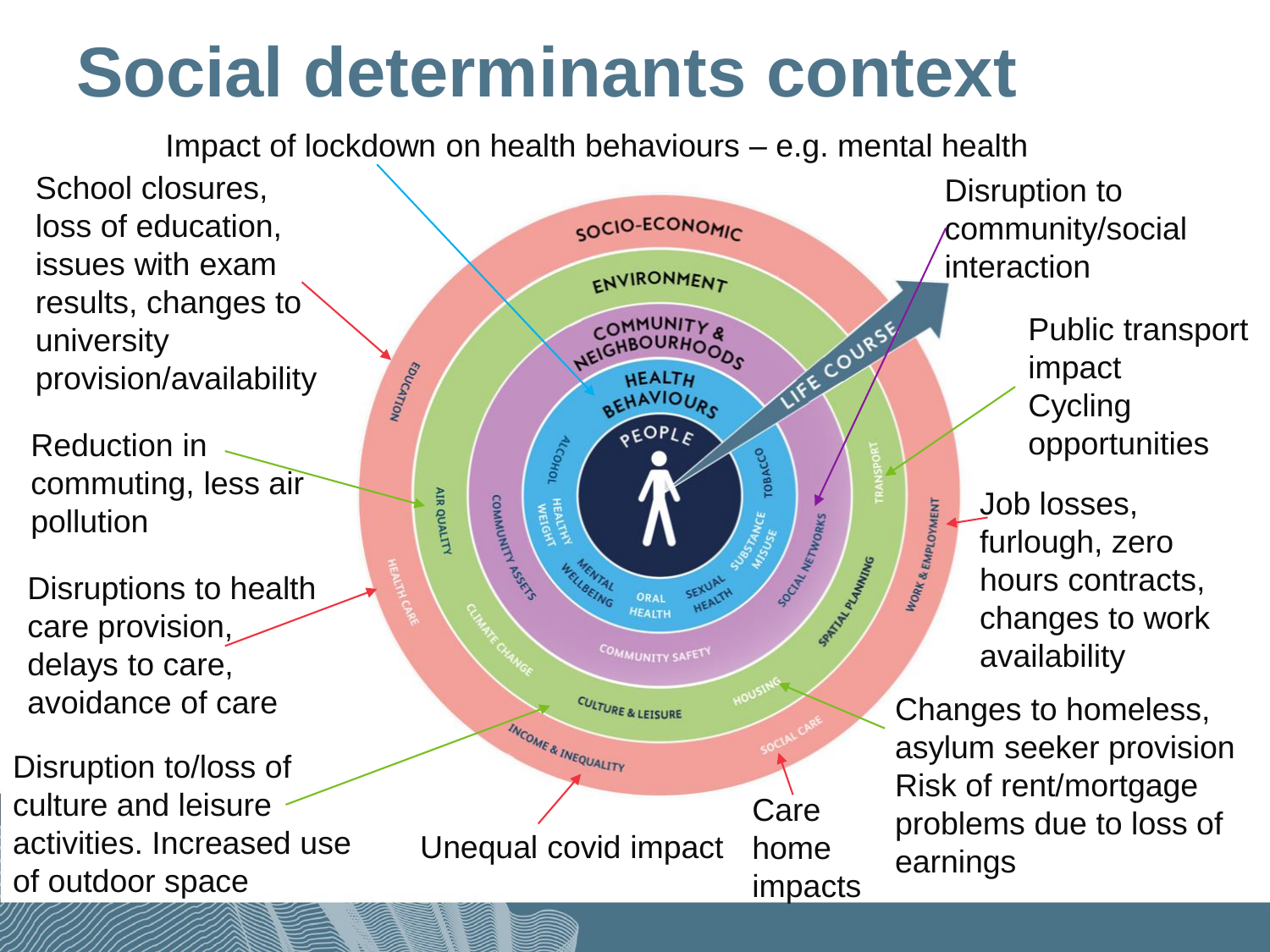# **Recommendations of the Marmot Review: 10 Years On Report**

- The report makes recommendations with regards to tackling health inequalities, structured around the Marmot principles and an additional category: 'Taking Action'
- The existing Health and Wellbeing Strategy draws from the Marmot principles. Examples of alignment include:
	- Aim 1: All children get the best start in life and go on to achieve their potential – focus on the early years, skills
	- Aim 4: All Rotherham people live in healthy, safe and resilient communities – focus on the wider determinants of health including skills and employment, climate change, culture, housing
	- Developing the 'social determinants of health workforce' Making Every Contact Count Training
	- Early intervention
	- Public engagement, particularly in terms of what drives health
	- Whole systems monitoring and accountability for health inequalities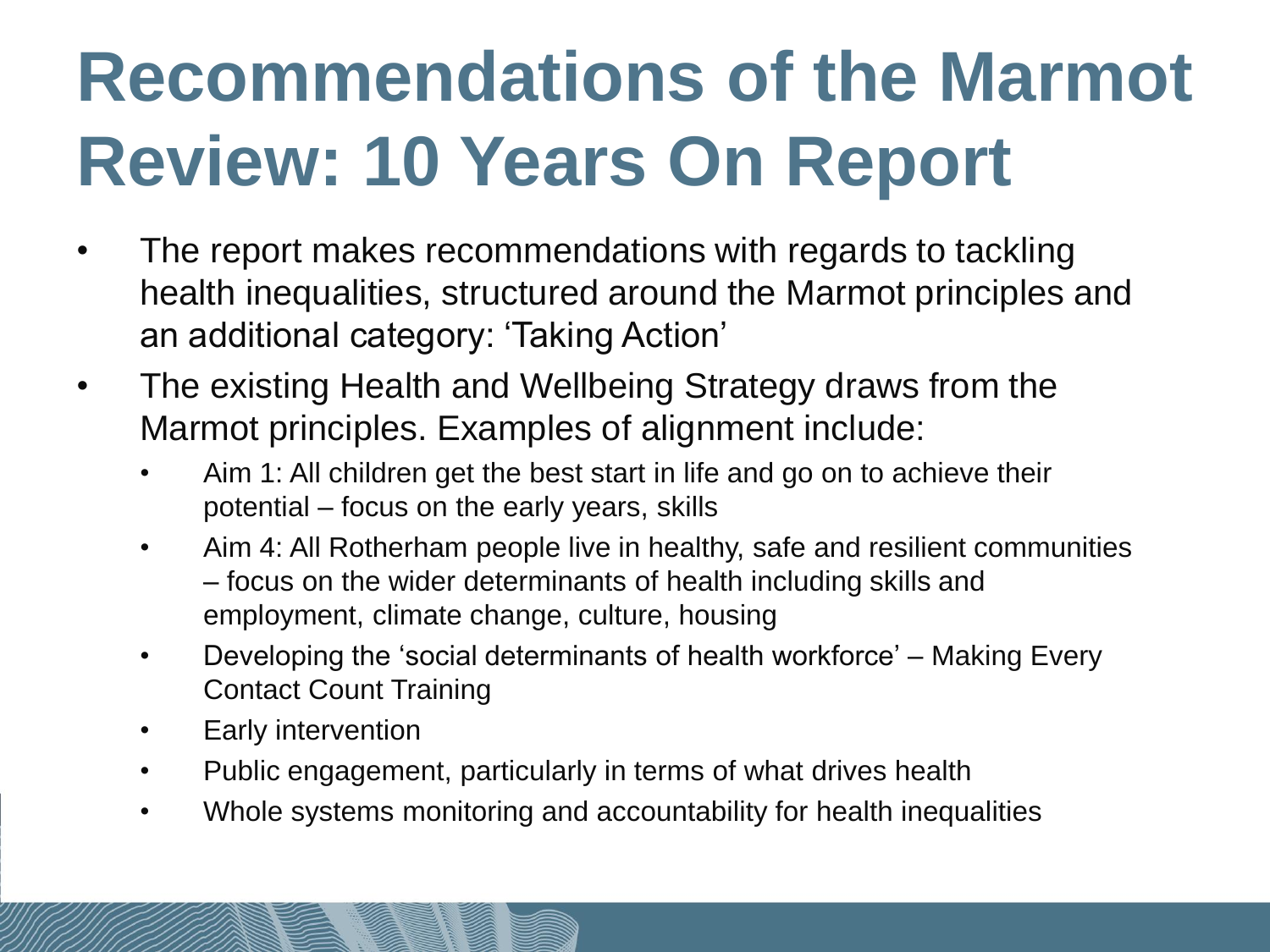### **HWBB**

The Health and Wellbeing Board agreed for a development session to be held on 16<sup>th</sup> September 2020. The focus of this session will be on reviewing the priorities of the board considering the impact of COVID-19 as well as consideration of local health inequalities and the findings of the Marmot report. The Local Government Association will be facilitating this session.

The proposed outcomes for the development session are as follows:

- To review current priorities and consider what priorities may need to change for the Health and Wellbeing Board, when considering the longterm consequences of COVID-19.
- To confirm the key actions for the Health and Wellbeing Board to meet these priorities.
- To discuss how we prioritise health inequalities and the Marmot principles as part of our ongoing response and recovery.

Following the development session, a refreshed set of priorities will be presented at the Health and Wellbeing Board in November for approval.